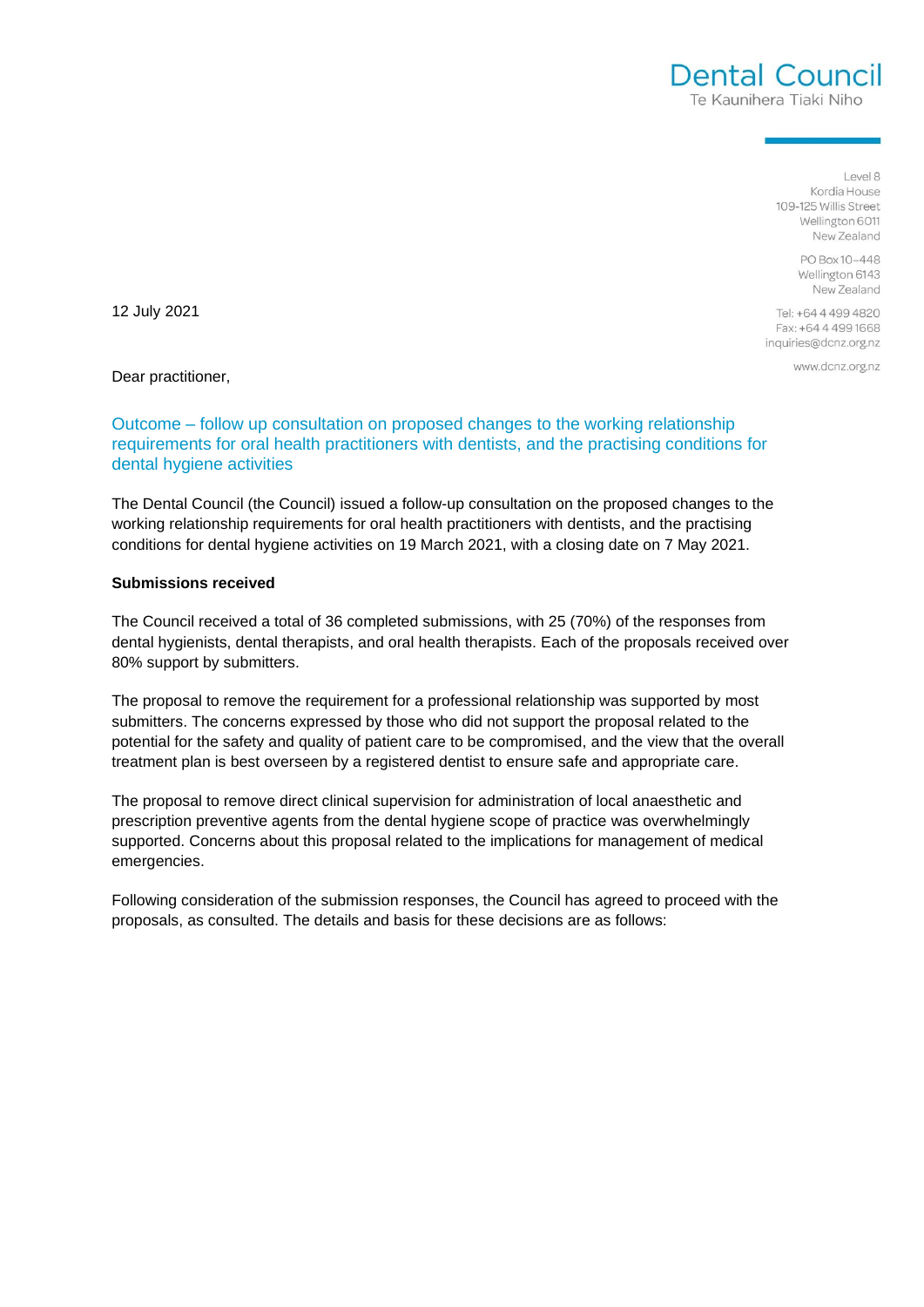# **Outcomes**

# **Proposal area 1: The requirement for a professional relationship**

The Council agreed to:

- Remove the existing requirement for a professional relationship (dental therapy), working relationship (dental hygiene, orthodontic auxiliary practice), and a consultative professional relationship (oral health therapy) from the respective scopes of practice.
- Remove references to working/professional/ consultative professional relationships from the dental therapy, dental hygiene, orthodontic auxiliary, oral health therapy, dental technology, and clinical dental technology scopes of practice.

As expressed in the follow-up consultation document, it is the Council's view and supported by the majority of submitters, that the professional obligations currently contained in the professional relationship practice standards are already sufficiently covered in the *Standards Framework for Oral Health Practitioners*. All practitioners must practise within their professional knowledge, skills and competence, or refer to another practitioner. It is fully expected that if an oral health practitioner considers they cannot provide the care the patient requires, they will refer the patient. This applies for all practitioners.

The Council expects that oral health practitioners will maintain their professional relationships within the oral health team, working collaboratively for the benefit of patients' health; and will continue to seek advice, support and/or assistance from dentists/dental specialists when needed.

Regarding the view that the overall treatment plan is best overseen by a registered dentist:

- It is considered this comment could only be in relation to dental hygiene practice, as oral health therapists and dental therapists develop oral health care plans independently, consulting with a dentist or dental specialist only when seeking guidance or advice; and orthodontic auxiliaries practise under the direction of the dentist or orthodontist who prepares the treatment plan.
- Dental hygienists also possess the capability to plan care for their patients which they demonstrate repeatedly when patients receive hygiene care as part of ongoing care and maintenance; and when patients access care directly.

Given the above, the Council does not consider that removing the mandated requirement for a professional relationship will result in any substantial change to oral health practitioners' current approach to planning and providing oral health care for patients.

Therefore, it is not anticipated that this change would result in an increased risk to the quality, safety, or appropriateness of care patients will receive.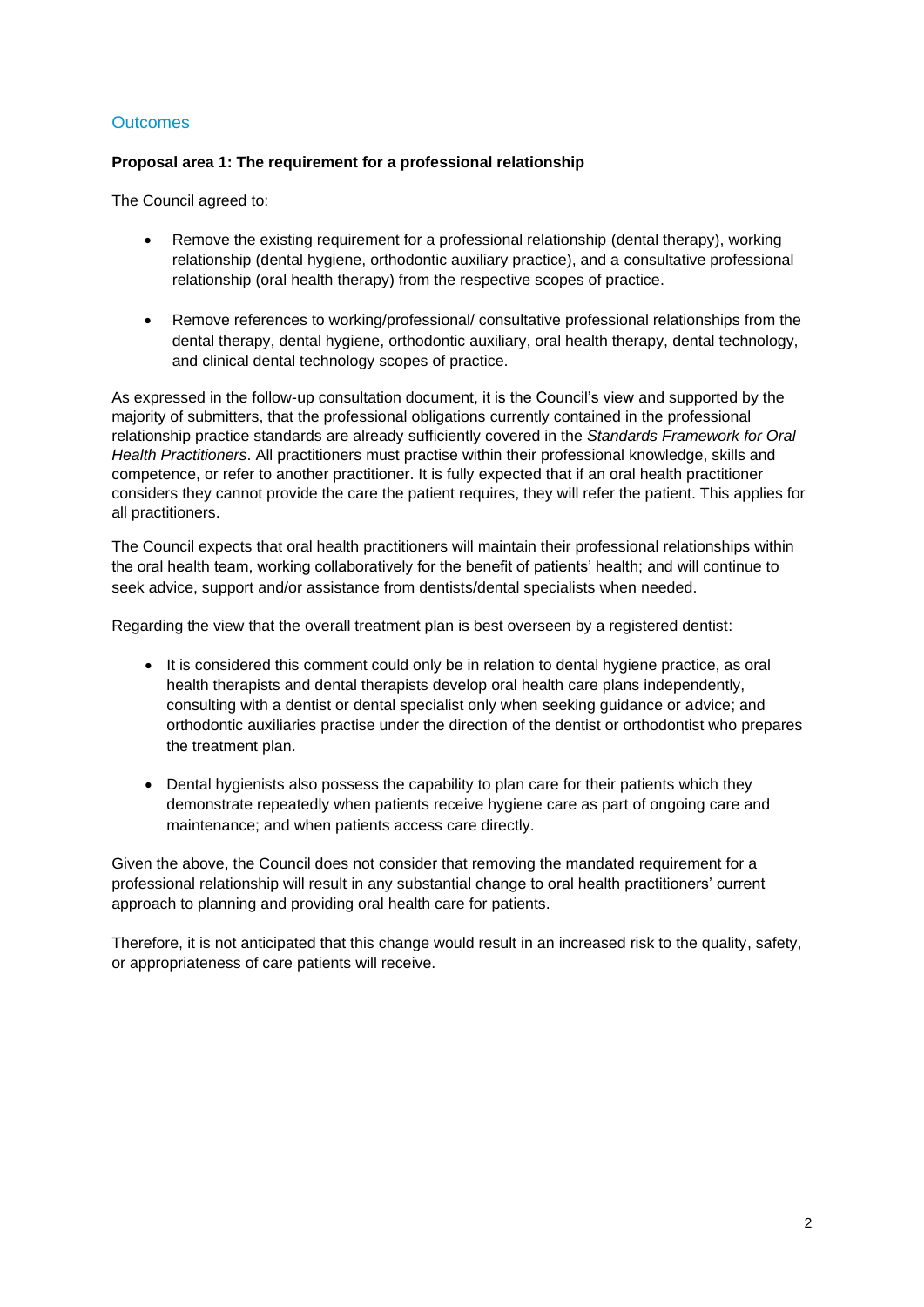#### What does this mean for existing professional relationships?

## **Effective 1 August 2021:**

- A mandated professional relationship with a dentist or dental specialist is no longer required for dental therapy, dental hygiene, and orthodontic auxiliary practice; and no signed agreement is needed.
- A mandated consultative professional relationship is no longer required for oral health therapy practice.
- The professional relationship practice standards for dental therapy, dental hygiene and orthodontic auxiliary practice will be rescinded, and the existing guidance document for the consultative professional relationship for oral health therapy will be removed.
- The practice standards for the working relationship in dental technology and clinical dental technology will be removed.
- There will be no references to professional relationships in the scopes of practice, with a new gazette notice issued to effect the proposed changes to the scopes of practice.

## **Proposal area 2: Practising conditions for dental hygiene activities**

The Council agreed to make the following changes to the dental hygiene scope of practice:

- Remove the requirement for direct clinical supervision for administration of local anaesthetic and prescription preventive agents.
- Remove the requirement for clinical guidance for the remaining dental hygiene activities (excluding the defined orthodontic procedures).
- Update the scope activity for obtaining and assessing medical and oral health histories to read as follows: *Obtaining and assessing medical and oral health histories.*

The Council considers the risk to patient safety will not increase and duty of care will not be compromised given the professional obligations in the standards framework.

All oral health practitioners are responsible and accountable for the decisions they make and the care they provide for their patients. Furthermore, all oral health practitioners must practise in accordance with their scope of practice and their approved education, training, experience and competence; or refer appropriately if they cannot provide the required care.

Updating the dental hygiene scope activity for obtaining and assessing medical and oral health histories reflects current capabilities and practice, and in cases where the medical history is complex, the expectation remains that oral health practitioners will seek advice.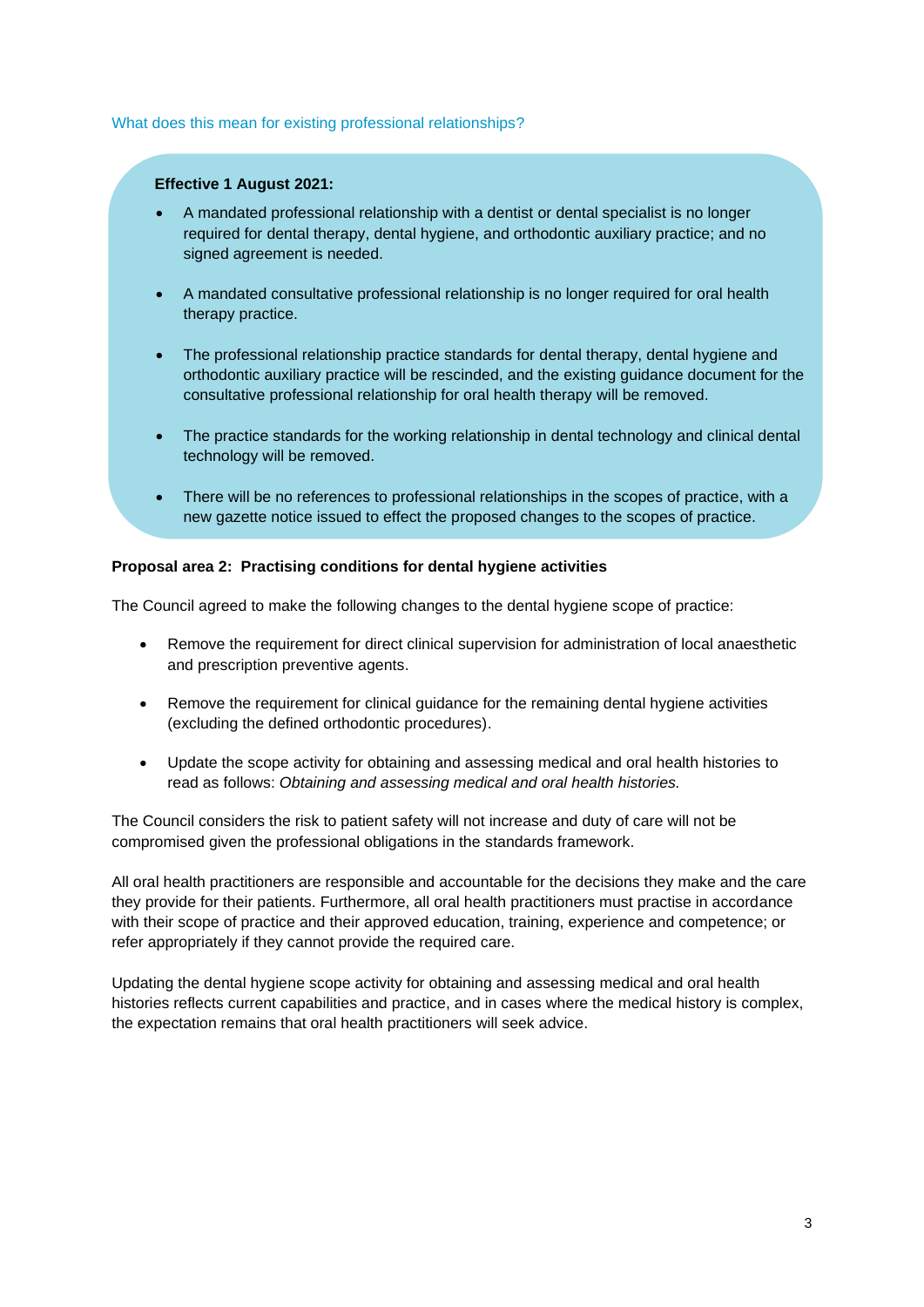#### *Medical emergencies management*

The concerns expressed about the proposal to remove direct clinical supervision for the administration of local anaesthetic in the dental hygiene scope of practice related to potential implications for management of medical emergencies.

As dental hygienists complete NZRC CORE Immediate, or equivalent, resuscitation training—the same level of resuscitation training as dentists not providing sedation—the Council considers them equally capable of managing a medical emergency, including administration of adrenaline in the management of anaphylaxis.

The Council will publish an updated medical emergencies practice standard requiring dental hygienists to have access to adrenaline (1:1000), for management of an anaphylactic event.

The Council consulted on a one year lead-time for the medical emergencies practice standard to come into effect for dental hygienists. However, in the interest of patient safety the Council decided to align this implementation date to when the dental hygiene scope changes come into effect. The reason for this is because the capability for hygienists to manage anaphylaxis already exists through their resuscitation training, and adrenaline will already be available in the locations where dental hygienists currently practice.

The potential for access to other medicines for use in the management of medical emergencies by dental hygienists, dental therapists and oral health therapists (for example, salbutamol, glyceryl trinitrate) will be considered in the future review of the medical emergencies practice standard.

## What does this mean for the dental hygiene scope of practice?

#### **Effective 1 August 2021, for dental hygiene:**

- Direct clinical supervision for administration of local anaesthetic and prescription preventive agents is no longer required.
- Clinical guidance for the remaining dental hygiene activities (excluding the defined orthodontic procedures) is no longer required.
- The scope of practice will reflect the above, and the following updated wording: *obtaining and assessing medical and oral health histories.*
- Dental hygienists will need to have a standing order with a dentist/dental specialist in place to enable access to prescription medicines, such as local anaesthetic and adrenaline. [Guidance on establishing standing orders](https://www.health.govt.nz/system/files/documents/publications/standing-order-guidelines-aug16-v2.pdf) is available on the Ministry of Health's website.
- An updated medical emergencies practice standard will be published with a requirement for dental hygienists to have access to adrenaline (1:1000) for use in the management of an anaphylactic event.